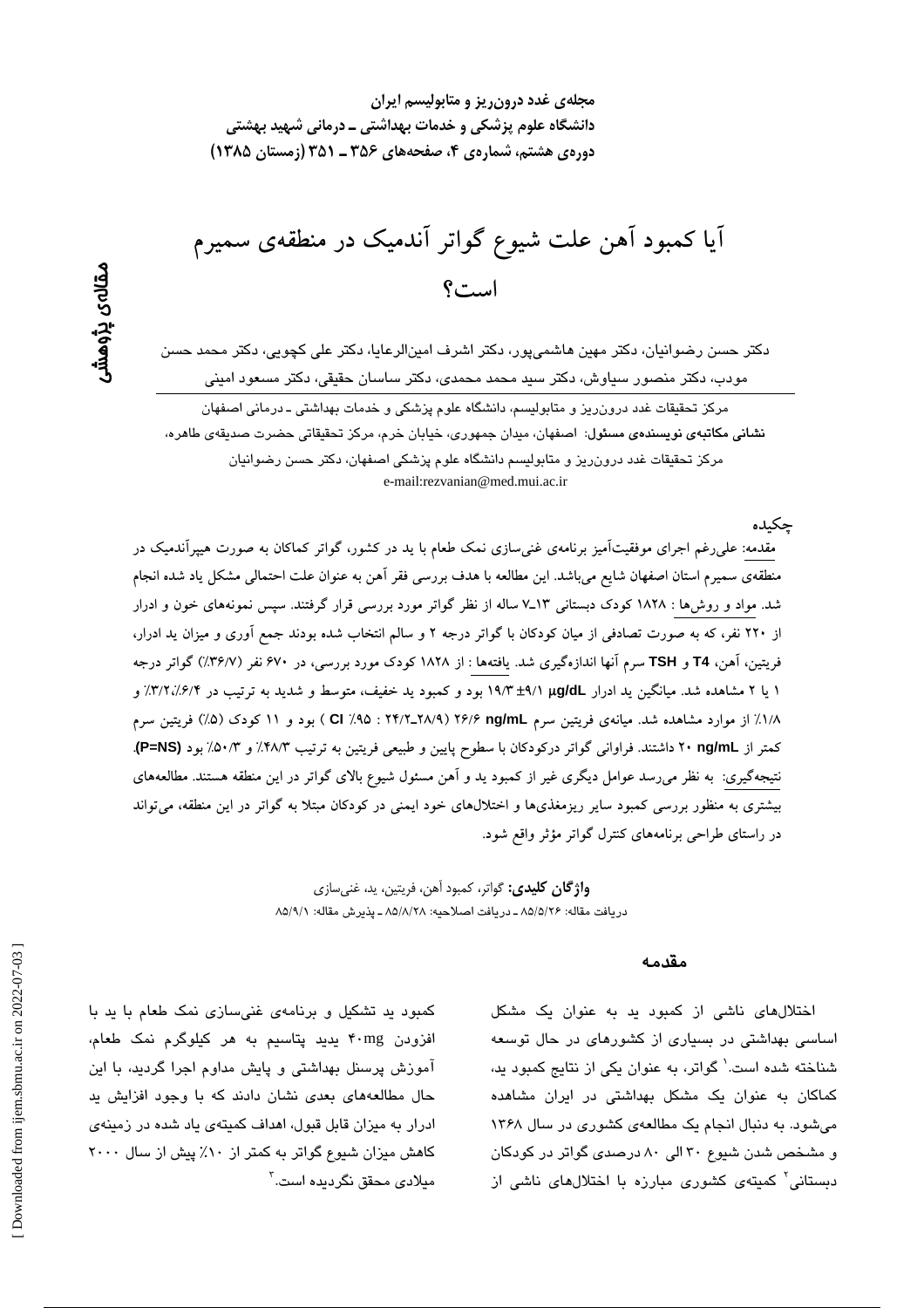اگرچه کمبود بد، عامل اصلی مقصر در شیوع گواتر به صورت آندمیک میباشد، ولی نقش سایر عوامل گواتروژن و کمبود ریزمغذیها اغلب در این رابطه مورد غفلت واقع می شود.<sup>۴،۵</sup> به نظر می<sub>ا</sub>رسد کمبود آهن از میزان تأثیر غنی سازی با ید کاسته<sup>۹-۶</sup> و همچنین باعث اختلال عملکرد تیروئید، حتی در عدم حضور همزمان کمخونی میشود.<sup>۱۲-۱۰</sup> در یک مطالعهی انجام شده بر روی دانشآموزان ١٠-٨ ساله در سطح ۲۶ استان کشور،<sup>۱۲</sup> مشخص گردید که علی٫غم ع*د*م وجود تغییرات عمده در آزمونهای عملکرد تیروئید، گواتر در بین دانشآموزانی که غلظت فریتین سرم آنها پایین میباشد شایعتر است. همچنین در یک مطالعهی دیگر در لهستان، نشان داده شد که کودکان مبتلا به گواتر، غلظت هموگلوبین پایینتری در مقایسه با گروه شاهد داشتند." با در نظر گرفتن این حقیقت که بسیاری از کودکان ایرانی در معرض کم خونی فقر آهن هستند،<sup>۱۵</sup> بررسی نقش توأم کمبود آهن و ید در برنامههای ارزیابی گواتر کاملاً منطقی به نظر مے از سندا

با توجه به مسایل فوق، این مطالعهی مقطعی به منظور ارزیابی شیوع گواتر، کمبود احتمالی ید و وضعیت فقر آهن در منطقهی سمیرم، که به عنوان یک ناحیه با شیوع گواتر آندمیک در استان اصفهان شناخته می شود، انجام شد. همچنین تلاش گردید تا تأثیر غلظت فریتین بر میزان گواتر و عملکرد تیروئید نیز مورد بررسی قرار گیرد.

## مواد و روشها

این مطالعه در سال ۱۳۸۲ در منطقهی کوهستانی سمیرم، كه در ناحیهی مركزی ایران در استان اصفهان واقع شده به انجام رسید. در سال ۱۳۶۹، طبق برنامهی کشوری مبارزه با کمبود ید، به همهی ساکنان منطقه در یک نوبت ید روغنی (Lipidol, Laboratory Guerbet, France) به میزان (Lipidol, Laboratory Guerbet, France تزریق شد. با این حال، گواتر در سال ۱۳۷۴ با شیوع تخمینی ۸۵٪ در این ناحیه به صورت هیپرآندمیک گزارش وجود داشت. <sup>۳</sup>

پس از اخذ تأییدیهی کمیتهی اخلاق مرکز تحقیقـات غدد درون ریز و متابولیسم اصفهان، نمونهگیری به روش چند مرحلهای انجام و ۱۸۲۸ کودک دبستانی ۱۳ـ۷ ساله با میانگین سنی ۱+۹/۳ سال بررسی شدند. نسبت پسران به دختران در نمونهی مورد بررسی ۱/۱/۱۸ بود. برای نمونهگیری، مدارس ابتدایی به عنوان واحدهای اولیهی

نمونهگیری (خوشه) در نظر گرفته شدند. سپس در داخل هر خوشه، تعداد مناسبی از کودکان به صورت تصادفی انتخاب شدند. همهی کودکان با سابقهی استفاده از ید رادیواکتیو، جراحی تیروئید یا بیماری زمینهای قابل توجه ( اختلالهای قلبی ـ ریوی، کبدی یا بیماریهای کلیوی) از مطالعه حذف شدند. اطلاعات مورد نیاز با استفاده از سوابق ثبت شدهی قبلی پزشکی یا از طریق مصاحبه جمعآوری شد.

همهی کودکان توسط متخصصان غدد معاینه و درجهی گواتر بر مبنای تقسیم بندی سازمان جهانی بهداشت<sup>۱٬</sup> تعیین شد. از میان کودکان سالم و مبتلا به گواتر با درجهی بیشتر از ۱، ۲۲۰ نفر به صورت تصادفی انتخاب شدند. نمونههای ادرار و خون کودکان، پس از اخذ رضایتنامهی کتبی از والدين، جمع آوري و از نظر يد ادرار، فريتين، آهن، T4 و .<br>TSH سرم بررسی شد. نمونههای خون با استفاده از جعبههای حاوی یخ به آزمایشگاه مرکز تحقیقات غدد درون ریز و متابولیسم اصفهان منتقل و همهی آزمایشهای خون و ادرار حداکثر در عرض ۲۶ ساعت پس از نمونهگیری انجام شد.

برای اندازهگیری بد ادرار از روش Digestion'' استفاده و مقادیر کمتر از ۱۰ µg/dL به عنوان کمبود ید در نظر گرفته شد. فریتین و آهن سرم با استفاده از کیتهای تجاری رایج (RAMCO, Huston, TX, USA) اندازهگیری شدند و سطح فریتین ۲۰ng/mL به عنوان حد پایین محدودهی طبیعی مد نظر قرار گرفت. تشخیص کمبود شدید آهن در افرا*دی* گذاشته شد که آهن و فریتین آنها خون به صورت توأم کاهش داشت. سطح سرمی  $T_4$  و TSH با استفاده از کیتهای تجاری و با روش رادیوایمونواسی (کاوشیار، تهران، ایران) اندازهگیری و مقادیر TSH بیشتر از IU/mL ۱۰ همراه با مقادیر سرمی T4 کمتر از p/۵ µg/dL به عنوان کمکاری تىروئىد منظور شد.

در مورد متغیرهای با توزیع نرمال (ید ادرار، آهن و T<sub>4</sub>)، مقادیر به صورت میانگین و انحراف معیار و در مورد سایر متغیرها (TSH و فریتین) به صورت میانه و دامنهی اطمینان ۹۵٪ (CI:⁄۹۵) نشان داده شدند. برای تجزیه و تحلیل دادهها، به تناسب از آزمونهای مان ویتنی یا تی استفاده شد. میزان شیوع گواتر در بین گروهها با استفاده از آزمون مجذور کای مقایسه و رابطهی بین متغیرهای مختلف به تناسب با استفاده از آزمونهای همبستگی پیرسون و اسپیرمن بررسی شد. در تمامی موارد، مقادیر P کمتر از ۰/۰۵ از نظر آماری معنیدار تلقی گردید. تجزیه و تحلیل اطلاعات با استفاده از نرمافزار SPSS نسخه ۱۱ صورت گرفت.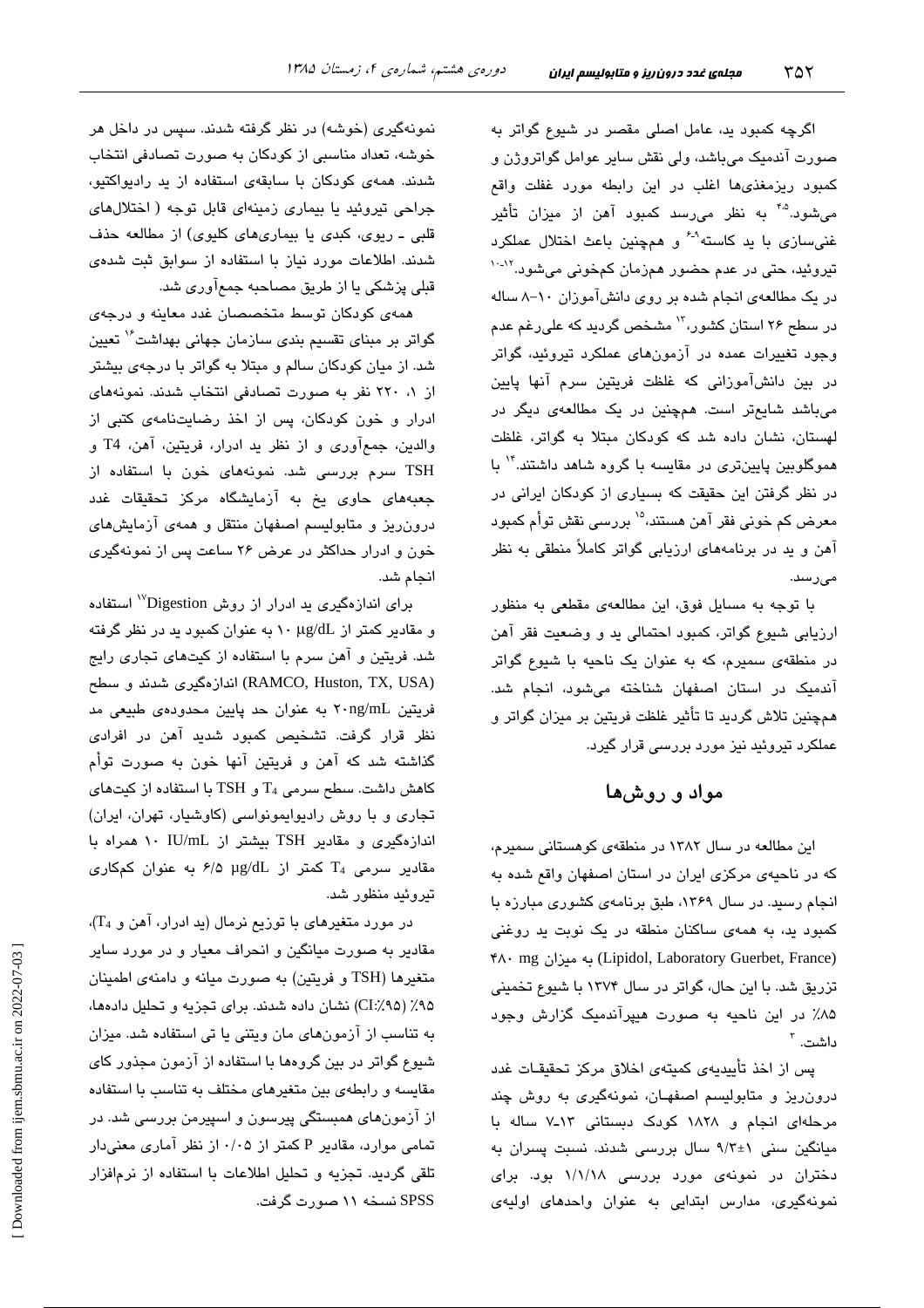| گواتر                         | درجه ۰ (۱۱۵۸–n)                  | درجه ۱ (n=۵۵۵)               | درجه ۲ (۱۱۵–n)              |
|-------------------------------|----------------------------------|------------------------------|-----------------------------|
| جنس (مؤنث / مذكر)             | 010/FFT                          | <b>788/719</b>               | $\Delta \Lambda / \Delta V$ |
| قد (سانتیمتر) ً               | $\gamma$ $\gamma$ $\pm$ $\gamma$ | ۱۳۴±۷                        | ۱۳۴±۸                       |
| $^{\mathsf{T}}$ وزن (کیلوگرم) | $YQ/\Lambda \pm Y/\Lambda$       | $Y$ $/$ $($ $\pm$ $\sqrt{Y}$ | $Y$ $/9$ $\pm$ $Y$ $/9$     |
|                               |                                  |                              |                             |

جدول ۱– ویژگیهای زمینهای کودکان مورد بررسی بر مبنای درجهی گواتر مشاهده شده

† مبانگین ± انجر اف معبار

جدول ۲– میزان فراوانی گواتر، غلظت هورمونهای تیروئید و تعداد کودکان در گروههای سهگانهی سنی با سطح طبیعی و کاهش يافتەي فريتين سرم

| <b>P</b> - Value  | $(n = \Delta \lambda)$ فریتین <۲۰ ng/mL                    | $(n = \sqrt{2\pi})$ فریتین $\geq$ ۲۰ ng/mL |                               |
|-------------------|------------------------------------------------------------|--------------------------------------------|-------------------------------|
| $\cdot/\lambda V$ | $\forall \Lambda$ ( $\forall$ $\forall \Lambda/\Upsilon$ ) | $\wedge\wedge$ (% $\circ\cdot$ )           | میزان فراوانی گواتر آ         |
| $\cdot$ /٣۶       | $Y/ \setminus (1/\Delta \Delta Y/F\Delta)$                 | $Y/Y (Y-Y/V\omega)$                        | $\mathrm{TSH}(mIU/L)$         |
| $\cdot/\gamma$    | $\lambda$ / $\epsilon \pm \lambda$ / $\lambda$             | $9 \pm 1/2$                                | $\frac{1}{4}$ T4(µg/dL)       |
|                   |                                                            |                                            | گروہ سن <i>ی</i> <sup>§</sup> |
|                   | $\tau v$ ( $\lambda \tau \cdot \Delta \tau$ )              | $\lambda \Delta$ (% $59/$ V)               | ۷–۷ ساله                      |
|                   | $Y \cdot (\frac{1}{2}Y \cdot \frac{1}{2})$                 | VF(Y'VY Y)                                 | ۰۰-۱۱ ساله                    |
|                   | $\left(\frac{7}{9}\right)$                                 | $\left(\frac{7}{9}\right)$                 | ۱۲–۱۲ ساله                    |

 $\S$  تعداد موارد (٪)؛ † ميانه (دامنهي اطمينان ٩۵٪)؛ ‡ ميانگين ± انحراف معيار؛  $\Sigma$ =NS  $*$ 

### بافتهها

در ۱۸۲۸ کودک بررسی شده، ۶۷۰ نفر (۳۶/۷٪) مبتلا به گواتر (درجهی ۱ و ۲) بودند. متغیرهای پایه بر مبنای درجهبندی گواتر در جدول ۱ نشان داده شده است. میزان شیوع گواتر در سه گروه ۹-۷، ۱۱-۱۰ و ۱۳-۱۲ ساله به ترتيب ٣٢/٧٪، ٣١/٥٪ و ۵٠٪ بود (p=٠/٠٠١). با اين حال، همان گونه که در جدول ۲ مشاهده می شود اختلاف میزان شیوع فریتین کمتر از ۲۰ ng/mL در سه گروه یاد شده معنی دار نبود (p=NS). شیوع گواتر در سه گروه سنی مقایسه شد که میانگین ید ادراری (UIC)<sup>:</sup> در کل گروههای مورد بررسی ug/dL (۱۹/۳±۹/۱ بود. کمبود ید خفیف و متوسط (UIC <۵ µg/dL) به ترتيب در (UIC <۵ µg/dL) ۶/۴٪ و ۳/۲٪ از مبتلایان به گواتر مشاهده شد. تنها ۱/۸٪ از کودکان دچار کمبود شدید ید (UIC< ۲ µg/dL) بودند. ميانه ي فريتين سرم ٢۶/٢ ٢/١/٩ ٢۶/٢ و CI:/٩٥ و CI:/٩٥ بود و در ١١ نفر از كودكان مبتلا به گواتر (۵٪)، غلظت

فریتین سرم کمتر از r ng/mL بود. تنها ۲ کودک مبتلا به گواتر (۱/۴٪) کاهش توأم آهن و فریتین داشتند، که بیانگر کمبود آهن میباشد.

میزان فراوانی گواتر و غلظت هورمونهای تیروئید در افراد با سطح طبیعی کاهش یافتهی فریتین تفاوت معنیداری نداشت (جدول ۲). آنالیز همبستگی نشان داد که هیچ رابطهای ميان آهن سرم و سطح فريتين با غلظت يد ادراري، T4 و TSH سرم در کودکان مورد بررسی وجود ندارد.

هیچ موردی از هیپوتیروئیدیسم تأیید شده با آزمایشهای  $T_4$ ) كاهش يافته و  $TSH$  افزايش يافته) يا هيپرتيروئيديسم  $T_4$ بالا و TSH به شدت كاهش يافته يا غيرقابل سنجش) در نمونههای مورد بررسی مشاهده نشد.

### ىحث

با وجود اجرای برنامهی غنیسازی نمک طعام با ید و تزریق ید روغنی، میزان فراوانی گواتر در ناحیهی سمیرم

i- Urine iodine concentration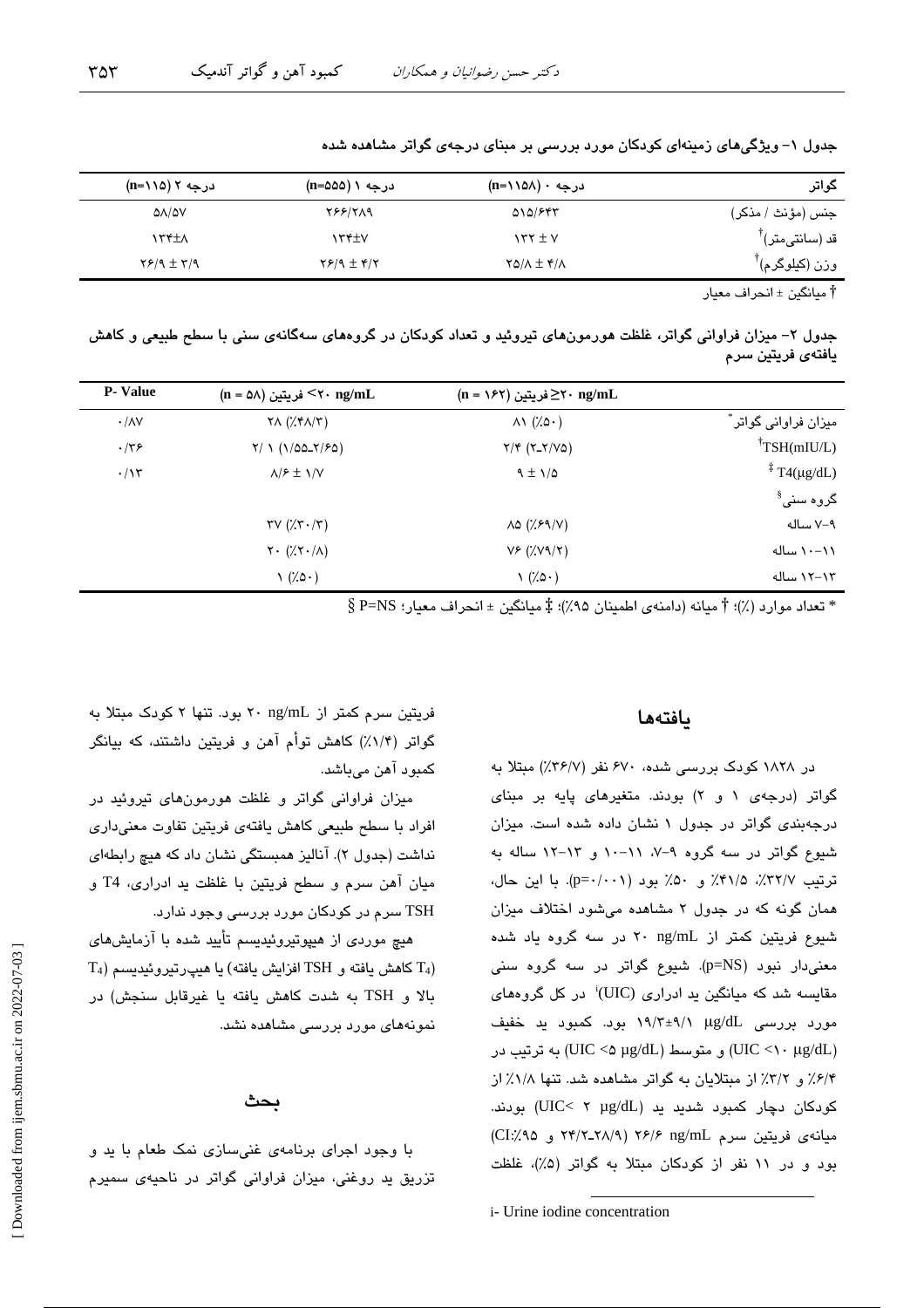کماکان به صورت واضحی بالا میباشد. اگرچه کمبود پد در حد خفیف و متوسط در درصدی از کودکان بررسی شده مشاهده میشود، این یافته نمیتواند توجیه کنندهی شیوع بالای گواتر در این منطقه باشد. بنا بر این میتوان سایر دلایل مانند کمبود ریزمغذیها و نقش سایر گواتروژنها را به عنوان توضيح احتمالي اين شيوع بالا در نظر گرفت. در این میان کمبود آهن از دلایلی است که باید با دقت بیشتر مد نظر قرار گیرد. کمبود آهن، چه در حضور کم خونی و چه در عدم حضور آن، ميتواند متابوليسم تيروئيد را دچار اختلال نمو ده،<sup>۱۰-۱۲</sup> منجر به بروز گواتر شود. در مطالعهی حاضر نتایج اندازهگیری فریتین، به عنوان شاخصی از وضعیت ذخایر آهن بدن، نشان داد که تنها ۵٪ از کودکان دبستانی دچار کمبود آهن میباشند. هنگامی که این یافتهها با نتایج آزمایشهای آهن ترکیب شوند، تنها ۱٪ از کودکان ارزیابی شده به صورت واضح دچار فقر آهن خواهند بود. از سوی دیگر، میزان فراوانی گواتر و آزمونهای عملکرد تیروئید، تفاوت معنی،داری را بین افراد با سطح سرمی کاهش یافته و طبیعی فریتین نشان نمیدهند. همچنین، آزمونهای همبستگی بیانگر رابطهی معنیداری بین فریتین و آهن سرم از یک سو و سطح سرمی TSH ،T4 و غلظت ید ادراری از سوی دیگر نمیباشند. این یافتهها نشان میدهند اگرچه فقر آهن به میزان محدودی در کودکان ۱۳ـ۷ ساله منطقهی سمیرم مشاهده میشود، تأثیر این اختلال بر میزان فراوانی گواتر و نتایج آزمونهای عملکرد تیروئید بسیار کم یا در حد صفر مے باشد.

همان گونه که در نتایج نشان داده شد، در این مطالعه به منظور بررسی تأثیر احتمالی فیزیولوژیک بلوغ در شیوع گواتر، شیوع این اختلال در سه گروه سنی ۹–۷ ساله، ١١-١٠ ساله و ١٣-١٢ ساله مقايسه شد كه نتايج بيانكر افزایش معنیدار شیوع گواتر با نزدیک شدن سن بلوغ میباشد. با این حال، مقایسهی وضعیت فریتین در گروههای سنی یاد شده نشان میدهد که شیوع سطح کاهش یافتهی سرمی فریتین در سه گروه یاد شده تفاوت معنیداری ندارد که این یافته مؤید عدم دخالت کمبود آهن در افزایش میزان گواتر ناشی از تغییرات فیزیولوژیک دوران بلوغ میباشد.

نتایج مطالعهی حاضر با یافتههای حاصل از بررسی انجام شده در سطح ۲۶ استان کشور همخوانی ندارد. در مطالعهى مذكور، با وجود عدم وجود اختلاف معنىدار در سطح فریتین در میان جمعیت سه دسته از استانهای با

شیوع گواتر به میزان کمتر از ۴۰٪، ۴۰ تا ۵۰ درصد و بیشتر از ۵۰٪، تفاوت آماری معنیداری در شیوع گواتر بین دو گروه دانشآموزان با غلظت سرمی کمتر و بالاتر از µg/L ۱۰ (٨٠٪ در مقابل ٢٠٪) مشاهده شده بود. " برخلاف مطالعهى یاد شده، نتایج مطالعهی برسزوزوسکا و همکاران در لهستان نشان دهندهی عدم وجود اختلاف در غلظت سرمی آهن بین دو گروه از کودکان ١٣-۶ ساله با و بدون گواتر میباشد.^` با این حال، در این مطالعه نیز نزدیک به نیمی از کودکان مبتلا به گواتر، که سطوح سرمی پایین آهن (کمتر از ۶۰µg/dL) داشتند، علیرغم درمان کافی برای گواتر به مدت ۲۲ ماه کماکان مبتلا به گواتر باقی ماندند.

استفاده از میزان شیوع گواتر به عنوان شاخص پاسخ به درمان با نمکهای پددار در کودکان، با دو محدودیت بالقوه همراه میباشد. اولین مورد، فاصلهی زمانی موجود بین غنیسازی با ید و طبیعی شدن اندازهی تیروئید در کودکان است.<sup>۲۰۰۹</sup> مورد دوم، عدم کوچک شدن تیروئید بزرگ شده به صورت کامل در کودکانی است که در طول سالهای ابتدایی عمر خود در معرض کمبود دریافت ید بودهاند.'' تعدادی از پژوهشگران نشان دادهاند که پس از غنیسازی با ید، فاصلهی زمانی مشخصی برای کاهش میزان فراوانی گواتر وجود دارد. مدت زمان این فاصلهی زمانی مشخص نبوده و از ماهها تا سالها ممکن است به طول بینجامد.<sup>۱۹</sup> بر مبنای نتایج یک مطالعه در ساحل عاج، که گواتر در آن به صورت هیپرآندمیک شیوع داشت، مشخص شد که ۴ سال پس از اجرای طرح غنیسازی با ید، بیشترین شیوع گواتر به سمت کودکان با سن بیشتر متمایل گردیده است.<sup>۲۲</sup> همچنین مطالعهی دیگری در آفریقای جنوبی نشان داد که پس از گذشت یک سال از غنی سازی نمک طعام با ید، میزان ید ادرار کودکان طبیعی شد ولی میزان فراوانی گواتر تشخیص داده شده با لمس تغییر نیافت.<sup>۲۰</sup> این یافتهها، فرضیهی زمان تأخیر<sup>:</sup> را تأیید مینمایند، ولی با توجه به فاصلهی زمانی طولانی بین زمان غنیسازی با ید و ارزیابی بعدی در مطالعهى حاضر، و همچنین با در نظر گرفتن این حقیقت كه افزایش حجم تیروئید به درمان با میزان بالای ید سریعتر از درمان تدریجی با نمک طعام غنی شده پاسخ میدهد، <sup>۲۴٬۲۲</sup> شیوع بالای گواتر در این مطالعه را نمیتوان به موضوع زمان تأخير منتسب دانست.

*i*-Lag period hypothesis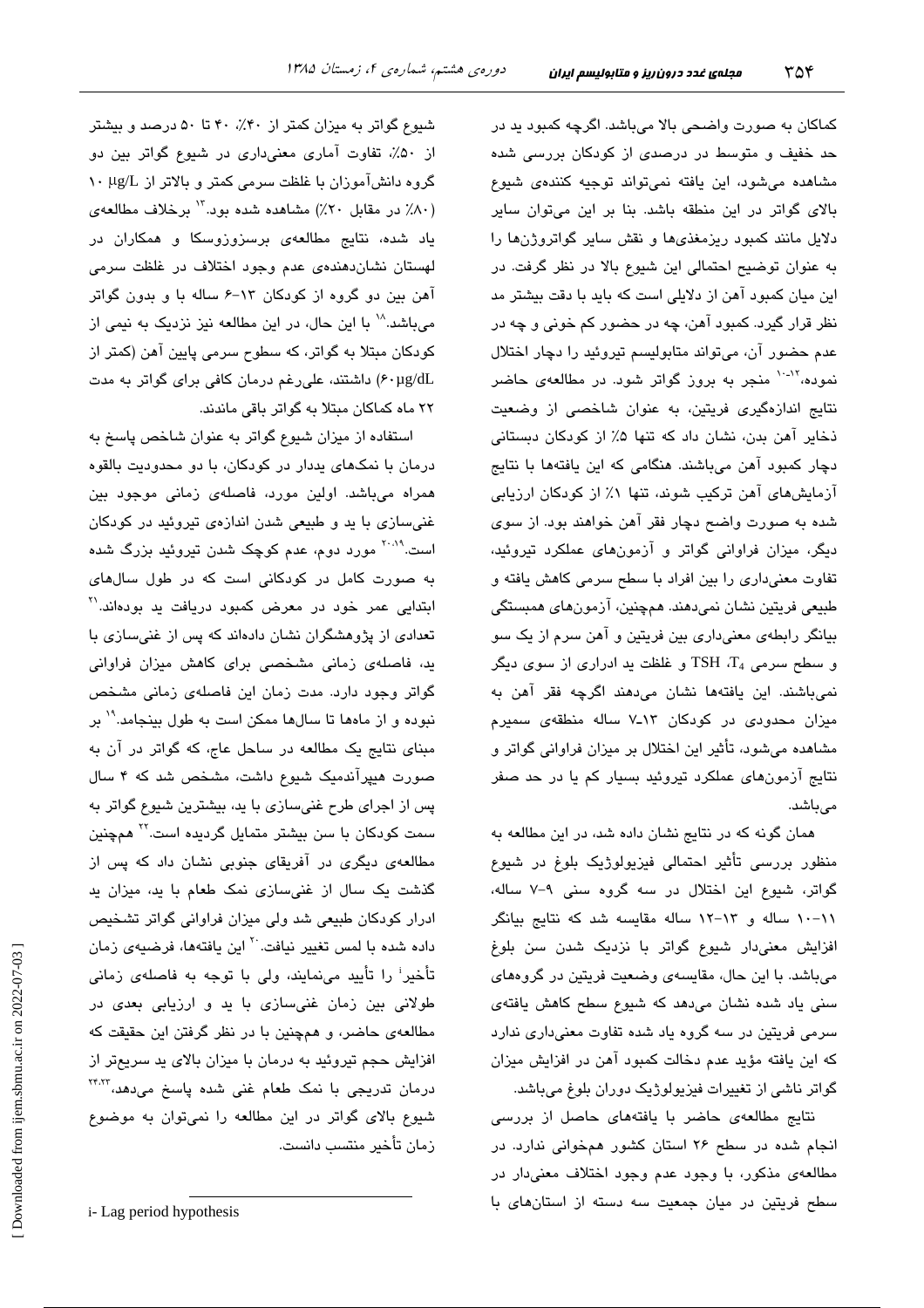ارزیابی گواتر با استفاده از روش لمس کردن، آسان و .<br>مقرون به صرفه میباشد، اما در عبن حال محدودستهای خاصی نیز برای این روش وجود دارد. با وجود آن که میزان شیوع گواتر پس از غنی سازی با ید هنگام ارزیابی آن با لمس، بالا گزارش مےشود، سوئوگرافی ممکن است تغییرات واضحی را در حجم تیروئید نشان دهد<sup>.۲۰</sup> مطالعههای قبلی نشان دادهاند که ارزیابی گواتر با استفاده از روش لمس، ممکن است در ارزیابی های کوتاه مدت برنامههای غنی سازی با ید مناسب نباشند ولی در پیگیریهای طولانی مدت این روش می تواند قابل اعتماد باشد. با این حال، حتی در صورتی که ارزیابی محقق در زمینهی نتیجهی تزریق ید روغنی ناکافی باشد، شیوع بالای گواتر در منطقهی مورد مطالعه قابل انكار نيست.

در مجموع، به نظر می رسد که عواملی غیر از کمبود ید و آهن، در شیوع بالای گواتر در منطقهی سمیرم مسئول باشند. از جملهی این عوامل میتوان به سوء تغذیه انرژی ـ  $\text{R}^{\text{YAPA}}$ یروتئینی، ۱٬۰۰۰٬ کمبورد ویتامین A $\text{A}^{\text{YAPA}}$ و سلنیم و روی اشاره نمود. همچنین به نظر میرسد وجود گواتر به صورت مزمن على رغم كافى بودن يد دريافتى مى تواند به دليل اختلالهای خود ایمنی باشد. <sup>۲۲</sup> با توجه به نکات یاد شده،

children improves the efficacy of iodized salt in Cote d'Ivoire. Am J Clin Nutr 2002; 75: 743-8.

- $\mathbf{R}$ Zimmermann MB, Zeder C, Chaouki N, Torresani T, Saad A, Hurrell RF. Addition of microencapsulated iron to iodized salt improves the efficacy of iodine in goitrous, iron-deficient children: a randomized, double blind, controlled trial. Eur J Endocrinol 2002; 147: 747-53.
- Zimmermann MB, Adou P, Torresani T, Zeder C, 9. Hurrell RF. Persistence of goiter despite oral iodine supplementation in goitrous children with iron deficiency anemia in Cote d'Ivoire. Am J Clin Nutr 2000; 71: 88-93.
- 10. Beard J, Tobin B, Green W. Evidence for thyroid hormone deficiency in iron-deficient anemic rats. J Nutr 1989; 119: 772-8.
- 11. Beard J, Borel MJ, Derr J. Impaired thermoregulation and thyroid function in iron-deficiency anemia. Am J Clin Nutr 1990; 52: 813-9.
- 12. Hess SY, Zimmermann MB, Hurrell RF. Iron deficiency anemia lowers thyroperoxidase activity in rats. J Nutr 2002; 132: 1951-5.

١٣. عزیزی فریدون، میرمیران پروین، شیخ الاسلام ربابه، هدایتی مهدی، راست منش رضا. بررسی ارتباط بین فریتین سرم و گواتر، میزان ید ادرار و غلظت سرمی هورمونهای تیروئید در

١٣٨٠:سال ٣، شماره ١٠، صفحات ٨٩ تا ٩۴.

مطالعههای بیشتر به منظور بررسی کمبود سایر ریزمغذیها و وجود اختلالهای خوداممنی در کودکان میتلا به گواتر، این امکان را فراهم مینماید تا برنامههای مؤثرتری برای کنترل این مشکل بهداشتی طراحی و اجرا گردند. همچنین پیشنهاد می شود به منظور ارائهی نتایج دقیقتر و با ارزشتر در مطالعات آتی، ارزیابی تغییرات اندازهی تیروئید در کودکان مبتلا به گواتر، حتی در تعداد محدودی از آنها با استفاده از روش سونوگرافی انجام برسد.

## سیاسگزاری

.<br>نویسندگان مراتب تشکر خود را از معاونت محترم .<br>پژوهشی دانشگاه علوم پزشکی اصفهان، به دلیل مشارکت در تأمین هزینههای این طرح به شمارهی ۸۰۳۰۲ اعلام می،دارند. همچنین از آقای مجید آبیار و خانم مهری فروغيفر، كه به ترتيب در زمينهي تجزيه و تحليل اطلاعات و حروفچینی مقاله با نویسندگان کمال همکاری را مبذول داشتند قدردانی میگردد.

### **References**

- 1. World Health Organization/United Nations Children's Fund/International Council for the Control of Iodine Deficiency Disorders. Assessment of iodine deficiency disorders and monitoring their elimination. Geneva: WHO, 2001. (WHO/NHD/01.1.)
- 2. Azizi F, Kimiagar M, Nafarabadi M, Yassai M. Current status of iodine deficiency disorders in the Islamic Republic of Iran. EMR Health Serv J 1990; 8: 23-6.

۳. رضوانیان حسن، امینالرعایا اشرف، کچوبی علی، امینی مسعود.

پررسے ابیدمیولوژیک گواتر ادر دھاقان: احتمال دخالت سایر

عوامل گواتروژن در ایجاد گواتر. مجلهی پزشکی دانشگاه علوم

یزشکی تبریز ۱۳۷۷؛ سال ۳۲، شمارهی ۳۷، صفحات ۴۳ تا ۴۸.

- Boyages SC. Iodine deficiency disorders. J Clin Endocrinol Metab 1993; 77: 587-91.
- 5. Thilly CH, Vanderpas JB, Bebe N, Ntambue K, Contempre B, Swennen B, et al. Iodine deficiency, other trace elements and goitrogenic factors in the epidemiology of iodine deficiency disorders. Biological and Trace Element Researh 1992; 32: 229-43.
- Zimmermann MB, Adou P, Torresani T, Zeder C, 6. Hurrell RF. Iron supplementation in goitrous, irondeficient children improves their response to oral iodized oil. Eur J Endocrinol 2000; 142: 217-23.
- 7. Hess SY, Zimmermann MB, Adou P, Torresani T, Hurrell RF. Treatment of iron deficiency in goitrous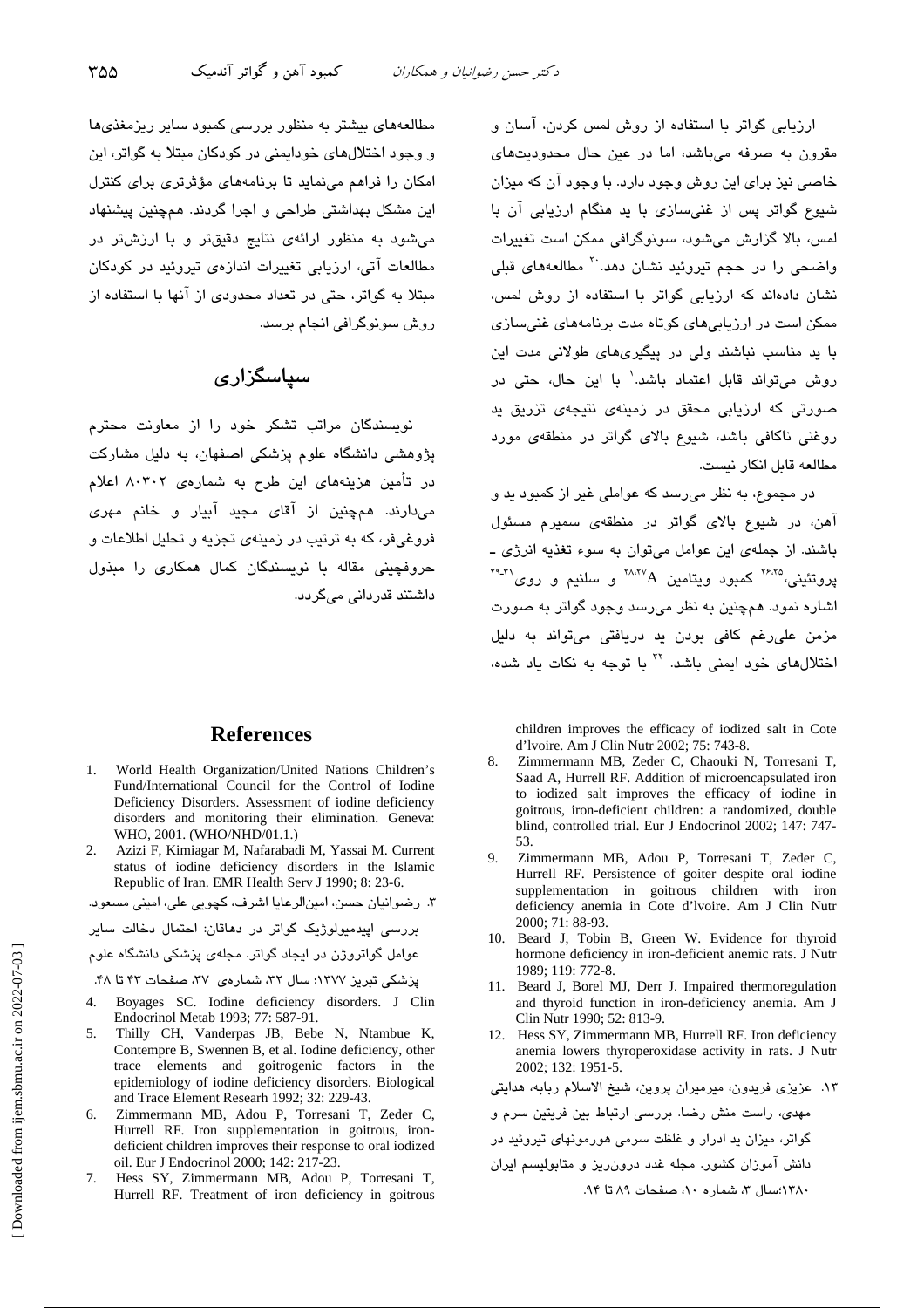14. Brzostek J. Concentration of thyroxine, triiodothyronine and thyrotropin in blood serum of children with goitre living in the region of Debica. Przegl Lek 1996; 53: 150- 4.

۱۵. شریفی فرانک، هدایتی مهدی، میرمیران پروین، محرابی یداله،

 - R - Z , 1- % XY% .-#
 F 13
3

دبستانی ۲۳ استان کشور در سال۱۳۷۵. مجله غدد درون ریز

و متابولیسم ایران ۱۳۷۸؛ سال ۱، شماره ۴، صفحات ۲۷۵ تا

.7۸۵

- 16. WHO/UNICEF/ICCIDD. Indicators for assessing iodine deficiency disorders and their control through salt iodization. Geneva: WHO, 1994. (WHO/UNT/94.6)
- 17. Dunn JT, Crutchfield HE, Gutekunst R, Dunn AD. Two simple methods for measuring iodine in urine. Thyroid 1993; 3: 119-23.
- 18. Brzozowska M, Kretowski A, Podkowicz K, Szmitkowski M, Borawska M, Kinalska I. Evaluation of influence of selenium, copper, zinc and iron concentrations on thyroid gland size in school children with normal ioduria. Pol Merkuriusz Lek 2006; 20: 672- 7.
- 19. Delange F, de Benoist B, Pretell E, Dunn JT. Iodine deficiency in the world: where do we stand at the turn of the century? Thyroid 2001; 11: 437-47.
- 20. Jooste PL, Weight MJ, Lombard CJ. Short-term effectiveness of mandatory iodization of table salt, at an elevated iodine concentration, on the iodine and goiter status of schoolchildren with endemic goiter. Am J Clin Nutr 2000; 71: 75-80.
- 21. Aghini-Lombardi F, Antonangeli L, Pinchera A, Leoli F, Rago T, Bartolomei AM, et al. Effect of iodized salt on thyroid volume of children living in an area previously characterized by moderate iodine deficiency. J Clin Endocrinol Metab 1997; 82: 1136-9.
- 22. Zimmermann MB, Hess SY, Adou P, Toresanni T, Wegmuller R, Hurrell RF. Thyroid size and goiter prevalence after introduction of iodized salt: a 5-y

prospective study in schoolchildren in Cote d'Ivoire. Am J Clin Nutr 2003; 77: 663-7.

- 23. Dunn JT. Iodized oil in the treatment and prophylaxis of IDD. In: Hetzel BS, Dunn JT, Stanbury JB, editors. The prevention and control of iodine deficiency disorders. Amesterdam: Elsevier 1987. p. 127-39.
- 24. Furnee CA, West CE, van Der Haar F, Hautvast JG. Efficacy of oral iodised oil is associated with anthropometric status in severely iodine-deficient schoolchildren in rural Malawi. Br J Nutr 2000; 84: 345- 52.
- 25. Ingenbleek Y. Thyroid dysfunction in protein-calorie malnutrition. Nutr Rev 1986; 44: 253-63.
- 26. Centanni M, Scaccini C, Maiani G, Andreoli M, Taffese S, Ferro-Luzzi A. Pattern of thyroid hormones in mildly protein-deficient women in area endemic for goiter. Nutrition 1991; 7: 417-20.
- 27. Ingenbleek Y, De Visscher M. Hormonal and nutritioan status: critical conditions for endemic goiter epidemiology. Metabolism 1979; 28: 9-19.
- 28. Keivani F, Yassai M, Kimiagar M. Vitamin A status and endemic goiter. Int J Vitamin Nutr Res 1988; 58: 155- 60.
- 29. Cinaz P, Karakasu DS, Camurdan MO, Bideci A, Ayvali ED, Yucel C. Goiter prevalence, serum selenium, and urine iodine status in a previously iodine-deficient area in Turkey. Biol Trace Elem Res 2004; 100: 185-93.
- 30. Muros P, Ruiz Lopez MD, Olea MF. Intake of iodine and major nutrients in an area of endemic goiter. J Nutr Sci Vitaminol (Tokyo) 1992; 38: 603-7.
- 31. Zimmermann MB, Torresani T, Adou P, Zeder C, Hurrel RF. Effetc of oral iodized oil on thyroid size and thyroid hormone metabolism in children with concurrent selenium and iodine deficiency. Eur J Clin Nutr 2000; 54: 209-13.
- 32. Dremier S, Coppee F, Delange F, Vassart G, Dumont JE, Van Sande J. Clinical review 84: Thyroid autonomy: mechanism and clinical effects. J Clin Endocrinol Metab 1996; 81: 4187-93.